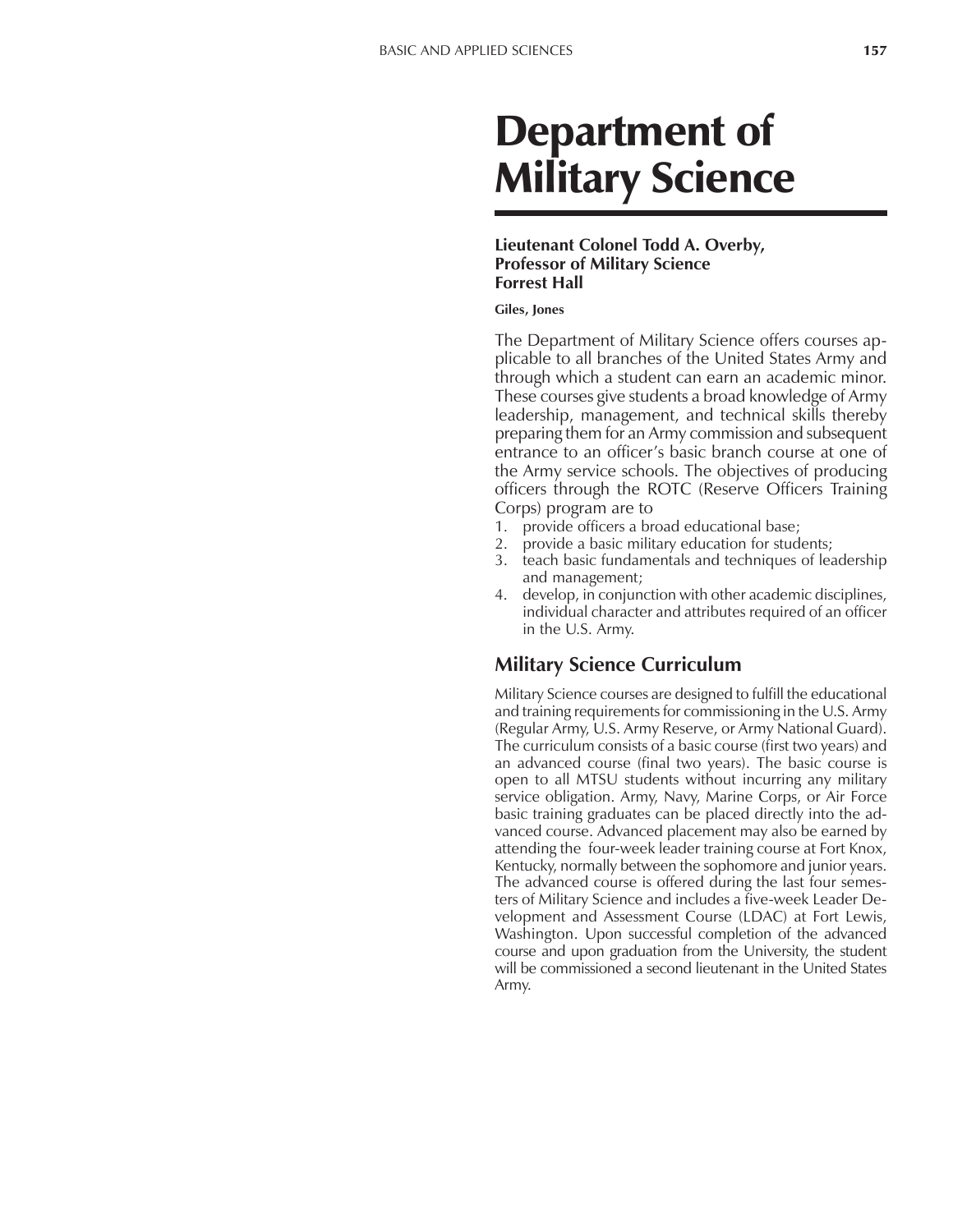| <b>FRESHMAN (Basic)</b>  |   | <b>SOPHOMORE (Basic)</b> |                |
|--------------------------|---|--------------------------|----------------|
| M S 1010                 |   | M S 2010                 | $\overline{2}$ |
| M S 1020                 |   | M S 2020                 | $\overline{2}$ |
|                          |   | M S 3080                 | $\overline{2}$ |
|                          |   | M S 3000*                | 6              |
| <b>JUNIOR</b> (Advanced) |   | <b>SENIOR (Advanced)</b> |                |
| M S 3110                 | 3 | M S 4110                 | 3              |
| M S 3120                 |   | M S 4120                 | 3              |
| M S 3130                 | h |                          |                |
|                          |   |                          |                |

*\*M S 3000 is only for students who have not had freshman or sophomore ROTC class or have not been to basic training*.

*NOTE: Students may also enroll in M S 1000 to participate in physical training, drill team, and/or Forrest Raiders.*

#### **Minor in Military Science**

A minor in Military Science consists of 20 semester hours and is available to those students who complete all advanced level requirements. The following courses are required of all students: M S 3110 (3 hrs.), 3120 (3 hrs.), 3130 (6 hrs.), 4110 (3 hrs.), 4120 (3 hrs.); and M S 3080 (2 hrs.)

## **Army ROTC Scholarship Program**

Students enrolled at MTSU are eligible to apply for two- and three-year Army ROTC scholarships which pay for tuition, fees, and a book allowance, plus a monthly stipend per year. High school seniors are eligible to apply for a four-year scholarship during the senior year.

#### **ROTC Nurse Summer Training Program**

This three-week clinical leadership experience is open only to nursing students who have completed one clinical nursing course and M S 3130. The student receives pay; in addition,

travel, lodging, and most meal costs are defrayed by the U.S. Army. There is a 120-hour clinical assignment with an Army Nurse Corps preceptor at an Army hospital in the U.S. or overseas. Nursing students receive 3 semester hours of credit for NURS 4035 Special Topics in Nursing.

### **Uniforms and Pay**

Students enrolled in the basic course do not wear uniforms and are not required to have a particular haircut. Textbooks are provided free of charge.

Advanced course students, junior and seniors, are provided uniforms and textbooks free of charge. They must sign a contract with the U.S. government and complete the advanced course, resulting in an active Army, National Guard, or Army Reserve commission upon graduation. While enrolled in the advanced course, the student receives \$3,500-4,000 per year and approximately \$640 plus travel costs for LDAC attendance.

# **Courses in Military Science [M S]**

- **1000 Military Science Practicum (Elective).** One credit per semester for up to four credits. Corequisite: Enrollment in M S Basic or Advanced Course or permission of PMS. For those interested in enrichment activities which contribute to the development of leadership and management abilities, including the Forrest Raiders (adventure training and small unit military tactics), Blue Brigade Drill Team (drill and ceremonies under arms).
- **1010 First Year Basic Military Science.** One credit. Practical application skills such as rappelling, marksmanship techniques, and survival. Focus on leadership development with a hands-on approach to classroom instruction. Also includes a general overview of the Army's mission, organizational structure, and customs and traditions. Two hours per week.